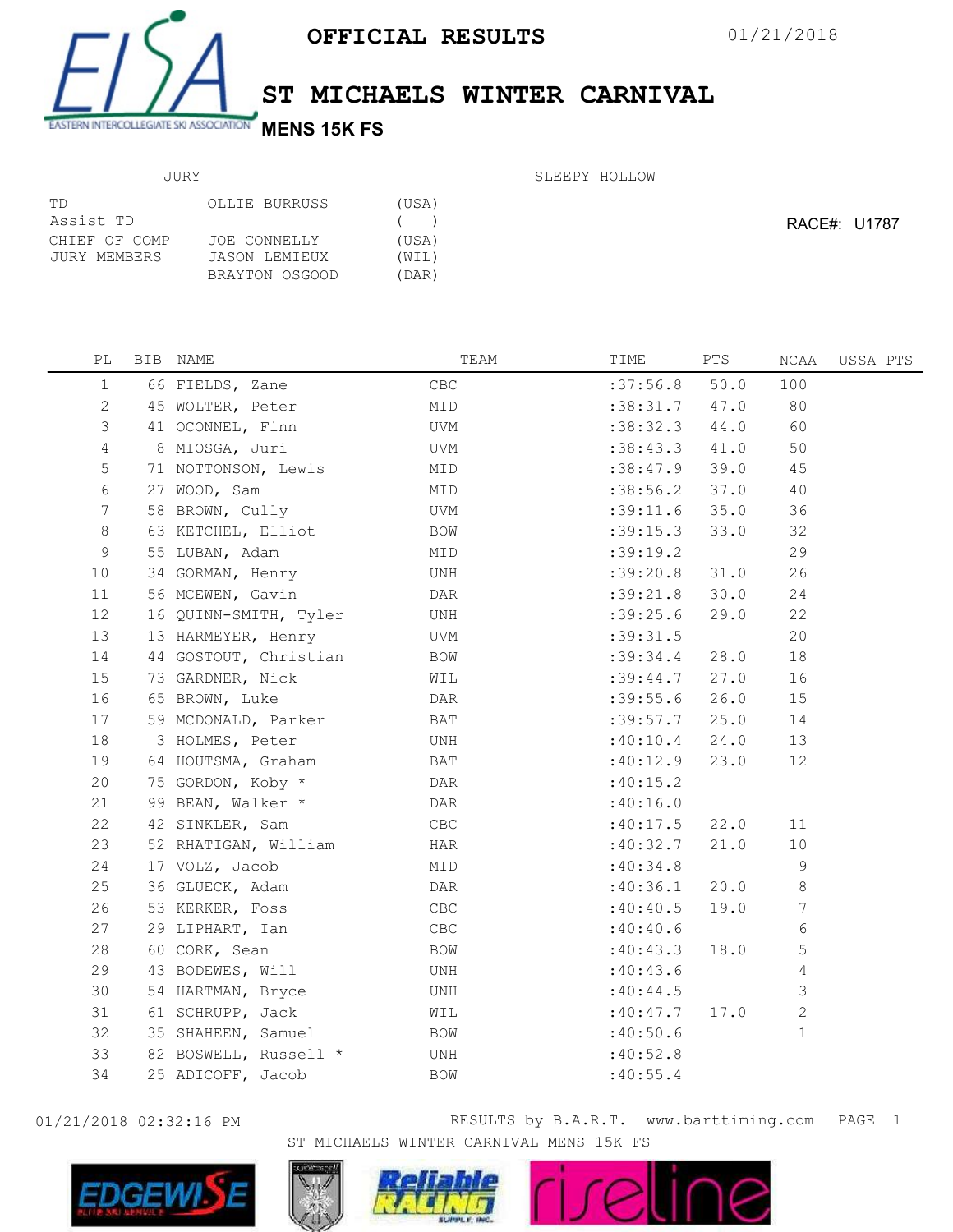| PL | BIB NAME                    | TEAM       | TIME      | PTS  | NCAA | USSA PTS |  |
|----|-----------------------------|------------|-----------|------|------|----------|--|
| 35 | 80 POLITO, Max *            | MID        | :41:02.3  |      |      |          |  |
| 36 | 15 HUSAIN, Kamran           | DAR        | :41:02.4  |      |      |          |  |
| 37 | 72 CHRISTIAN, Shane         | UNH        | :41:08.0  |      |      |          |  |
| 38 | 48 CONSENSTEIN, Jack        | WIL        | :41:17.7  | 16.0 |      |          |  |
| 39 | 7 KETTERSON, Jan            | DAR        | :41:19.2  |      |      |          |  |
| 40 | 81 FOREST, Gabe *           | CBC        | :41:20.4  |      |      |          |  |
| 41 | 11 WEINMAN, Evan            | MID        | :41:29.4  |      |      |          |  |
| 42 | 69 FITZPATRICK, Mackinley   | HAR        | :41:33.5  | 15.0 |      |          |  |
| 43 | 4 GAMMELIN, Cirque          | BOW        | :41:36.5  |      |      |          |  |
| 44 | 20 HYRNUK, Connor           | UMPI       | :41:40.0  | 14.0 |      |          |  |
| 45 | 90 TAKAGI-ATILANO, Paolo *  | DAR        | :41:41.0  |      |      |          |  |
| 46 | 74 CARR, Evan *             | WIL        | :41:41.9  |      |      |          |  |
| 47 | 79 DEANGELIS, Luca *        | BOW        | :41:45.7  |      |      |          |  |
| 48 | 38 LUKENS, Leo              | BAT        | :41:47.3  | 13.0 |      |          |  |
| 49 | 68 CUNNINGHAM, Timothy      | SLU        | :41:54.7  | 12.0 |      |          |  |
| 50 | 88 VELLE, Jakob *           | UNH        | :41:55.5  |      |      |          |  |
| 51 | 31 REILLY, Franklin         | WIL        | :41:59.0  |      |      |          |  |
| 52 | 18 HARRISON, Scott          | CBC        | :41:59.3  |      |      |          |  |
| 53 | 40 NADLER, Andrew *         |            | :42:02.0  |      |      |          |  |
| 54 | 101 CULNANE, Ian *          | BOW        | :42:03.8  |      |      |          |  |
| 55 | 14 MCGREW, Henry            | WIL        | :42:06.9  |      |      |          |  |
| 56 | 95 HANSON, Anders *         | CBC        | :42:18.6  |      |      |          |  |
| 57 | 9 EGGER, Andrew             | CBC        | :42:20.7  |      |      |          |  |
| 58 | 85 O'BRIEN, Russell *       | <b>BOW</b> | :42:23.5  |      |      |          |  |
| 59 | 84 SINKLER, Addie *         | CBC        | :42:27.4  |      |      |          |  |
| 60 | 100 SHANNON, Casey *        | UNH        | :42:35.1  |      |      |          |  |
| 61 | 12 SYBEN, Dylan             | WIL        | :42:38.7  |      |      |          |  |
| 62 | 96 BATES, Calvin *          | MID        | :42:42.8  |      |      |          |  |
| 63 | 102 MAHONEY, Gabriel *      | MID        | :42:49.3  |      |      |          |  |
| 64 | 89 ECKSTEIN, Noah *         | BOW        | :43:00.6  |      |      |          |  |
| 65 | 22 WEROWINSKI, George-henry | SLU        | :43:03.8  | 11.0 |      |          |  |
| 66 | 77 WATSON, Orion *          | <b>BOW</b> | :43:06.7  |      |      |          |  |
| 67 | 92 YOUNG, Mark *            | CBC        | :43:09.6  |      |      |          |  |
| 68 | 76 PIERCE, Tucker *         | BAT        | : 43:16.9 |      |      |          |  |
| 69 | 93 LEE, Tyler *             | DAR        | :43:17.4  |      |      |          |  |
| 70 | 94 FULLER, Cole *           | BAT        | :43:25.0  |      |      |          |  |
| 71 | 67 MCDONALD, Mitchell       | SMC        | :43:35.8  | 10.0 |      |          |  |
| 72 | 83 MORAWITZ, Keene *        | DAR        | :43:53.0  |      |      |          |  |
| 73 | 46 JETER, Kevin             | SMC        | :43:53.4  | 9.0  |      |          |  |
| 74 | 97 RAVENELLE, Brad *        | BAT        | :43:54.4  |      |      |          |  |
| 75 | 6 ROS, Carter               | BAT        | :43:58.3  |      |      |          |  |
| 76 | 26 MANZELLA, Nino           | UMPI       | :44:05.1  | 8.0  |      |          |  |
| 77 | 103 BARBER, Tucker *        | BAT        | :44:17.9  |      |      |          |  |
| 78 | 28 MEYERSON, Jacob          | HAR        | :44:25.8  | 7.0  |      |          |  |
| 79 | 91 THEYERL, Benjamin *      | CBC        | :44:43.8  |      |      |          |  |
| 80 | 51 WARNER, Alex             | SMC        | :44:50.8  | 6.0  |      |          |  |
| 81 | 32 GRAY, Connor             | BAT        | :44:56.5  |      |      |          |  |
| 82 | 62 YOUNG, Matthew           | SLU        | :45:36.3  | 5.0  |      |          |  |
| 83 | 87 ALLEN, Ben *             | UNH        | :46:12.5  |      |      |          |  |
|    |                             |            |           |      |      |          |  |



01/21/2018 02:32:16 PM **RESULTS** by B.A.R.T. www.barttiming.com PAGE 2 ST MICHAELS WINTER CARNIVAL MENS 15K FS